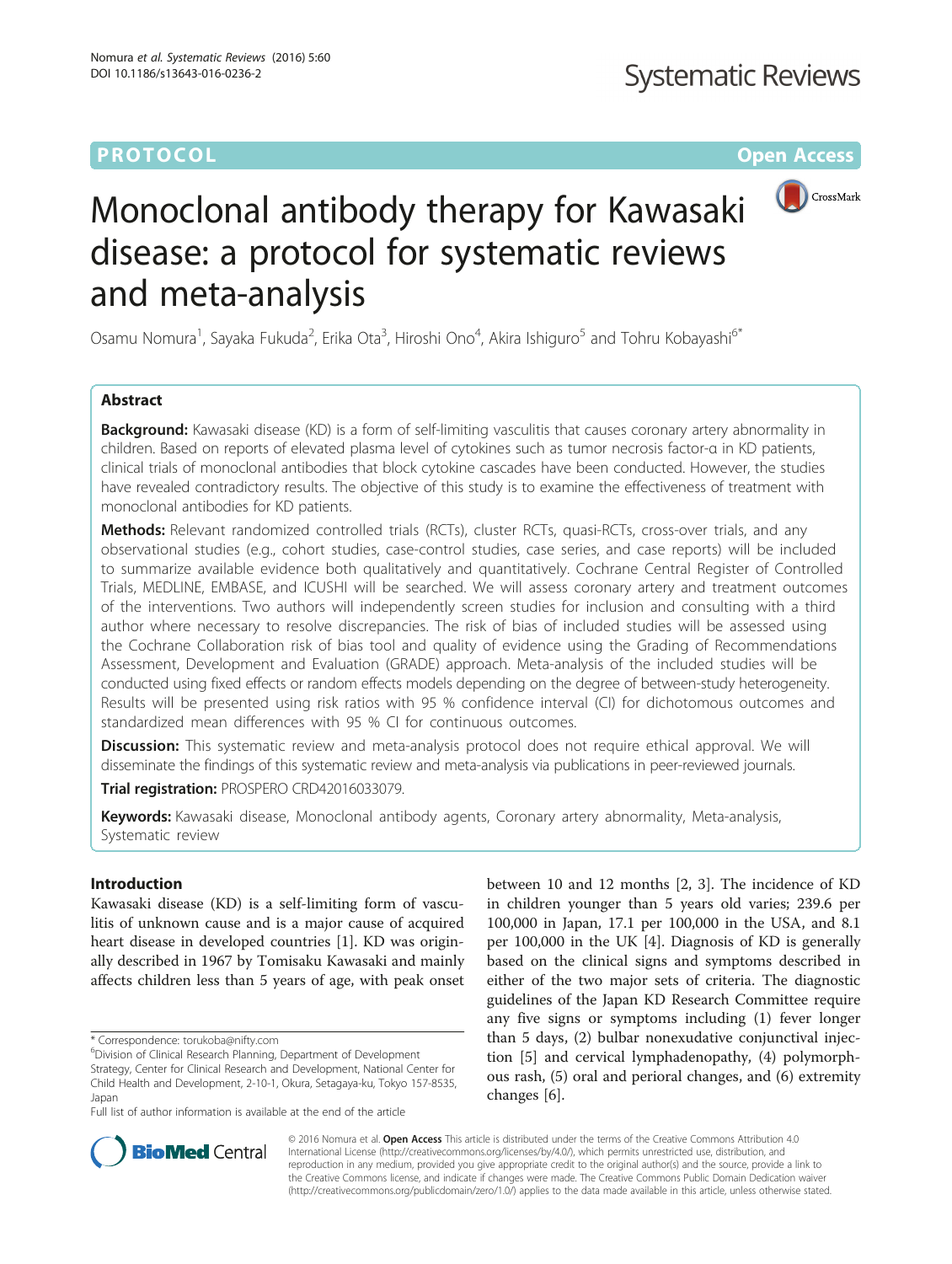Although the cause of KD is still unknown, the main pathophysiology has been found to be associated with systemic vasculitis, particularly affecting coronary arteries, which leads to the development of coronary artery aneurysms (CAAs) in 15–25 % of untreated patients. About 2– 3 % of untreated KD cases die as a result of coronary vasculitis [\[3\]](#page-4-0). Therefore, there has been intense interest in treatments to reduce the risk of CAAs. KD is also potentially an important cause of long-term cardiac diseases in adult life. Treatment of acute stage KD with aspirin and intravenous immunoglobulin (IVIG) has been established as a standard initial therapy, which has been shown to limit the duration of the acute phase of KD, as well as reducing the incidence of long-term coronary event from 25 % to less than 3 % [\[7, 8\]](#page-4-0). However, about 20 % of patients had persistent or recurrent fever after completion of IVIG, together with a particularly high risk of developing CAAs [\[9](#page-4-0)]. Therefore, intensification of the initial therapy and second-line therapy has been the focus of clinical research for acute phase treatment of KD.

Currently, there are reports on the elevation of plasma levels of a variety of multiple inflammatory cytokines, such as tumor necrosis factor-α (TNF-α), interleukin (IL)-1b, IL-6, and IL-8 during the acute phase of KD [[10\]](#page-4-0). Among these cytokines, TNF-α was found to play an important role in the development of coronary artery lesions in mouse models of KD [[11\]](#page-4-0). Clinical trials of TNF-α-related biologics such as infliximab and etanercept as an initial or additional rescue therapy for refractory KD patients yielded contradictory results [[12](#page-4-0)–[14](#page-5-0)]. Moreover, studies on treatments with other monoclonal antibodies such as anakinra, tocilizumab, and rituximab are limited to case reports or case series [\[15](#page-5-0)–[18](#page-5-0)]. Taken together, these studies suggest that the effectiveness of monoclonal antibody therapeutic agents for acute KD remain undetermined. To that end, we will conduct a systemic review and meta-analysis to summarize the evidence of the potential effectiveness and safety of monoclonal antibodies as a treatment option for KD patients.

#### **Objectives**

The main objective of this systematic review is to evaluate the effectiveness of monoclonal antibodies as therapeutic agents for KD patients. We will investigate the effectiveness of initial or additional treatment with monoclonal antibodies for KD patients towards the incidence of CAAs or patients who need additional rescue therapy, compared with conventional aspirin with IVIG treatment.

#### Methods/design

#### Eligibility criteria

# Types of studies

Our systematic review and meta-analysis will include randomized control trials (RCTs) and cluster RCTs,

quasi-RCTs, cross-over trials, and any observational studies (e.g., cohort studies, case-control studies, case series, and case reports).

This protocol is registered with PROSPERO (International prospective register of systematic reviews) at the National Institute for Health Research and Centre for Reviews and Dissemination (CRD), University of York (registration number: CRD42016033079).

## Types of participants

We will include all patients diagnosed with KD globally in the analysis. The diagnosis of KD includes both complete and incomplete KD and must fulfill the diagnostic guidelines of the Japan KD Research Committee or the American Heart Association guidelines [[7,](#page-4-0) [19](#page-5-0)].

#### Types of intervention

All forms of monoclonal antibody therapies in conjunction with any combination of placebo or no treatment, IVIG, aspirin, or corticosteroid for the treatment of KD will be considered as the intervention of interest.

#### Types of outcome measures

#### Primary outcomes

- 1. Coronary artery abnormalities.
	- The incidence of aneurysmal coronary abnormalities (measured via diameter or z-scores) per study group found at either coronary angiogram or echocardiography within 3 months of KD diagnosis. The definition of coronary abnormality was defined by either the Z-score (a coronary dimension that is  $\geq 2.5$ standard deviations (SDs) above the mean for that body surface area) or the Japanese Ministry of Health criteria [[20](#page-5-0)]:
	- (a)Lumen >3 mm in children <5 years old;
	- (b)Lumen >4 mm in children >5 years old;
	- (c) Internal diameter of a segment measuring  $\geq 1.5$ times that of an adjacent segment.
- 2. Treatment resistance. Treatment resistance is defined as a clinical state of non-responding to an initial therapy.

#### Secondary outcomes

- 1. Duration of fever (days)
- 2. Length of hospital stay (days)
- 3. Time for biochemical parameters to normalize: CRP and ESR
- 4. Incidence of adverse event (for example, fever, coronary artery abnormalities, headache, and hemolytic anemia)
- 5. The incidence of any adverse event per study group that is attributable to the administration of monoclonal antibodies at any point after treatment initiation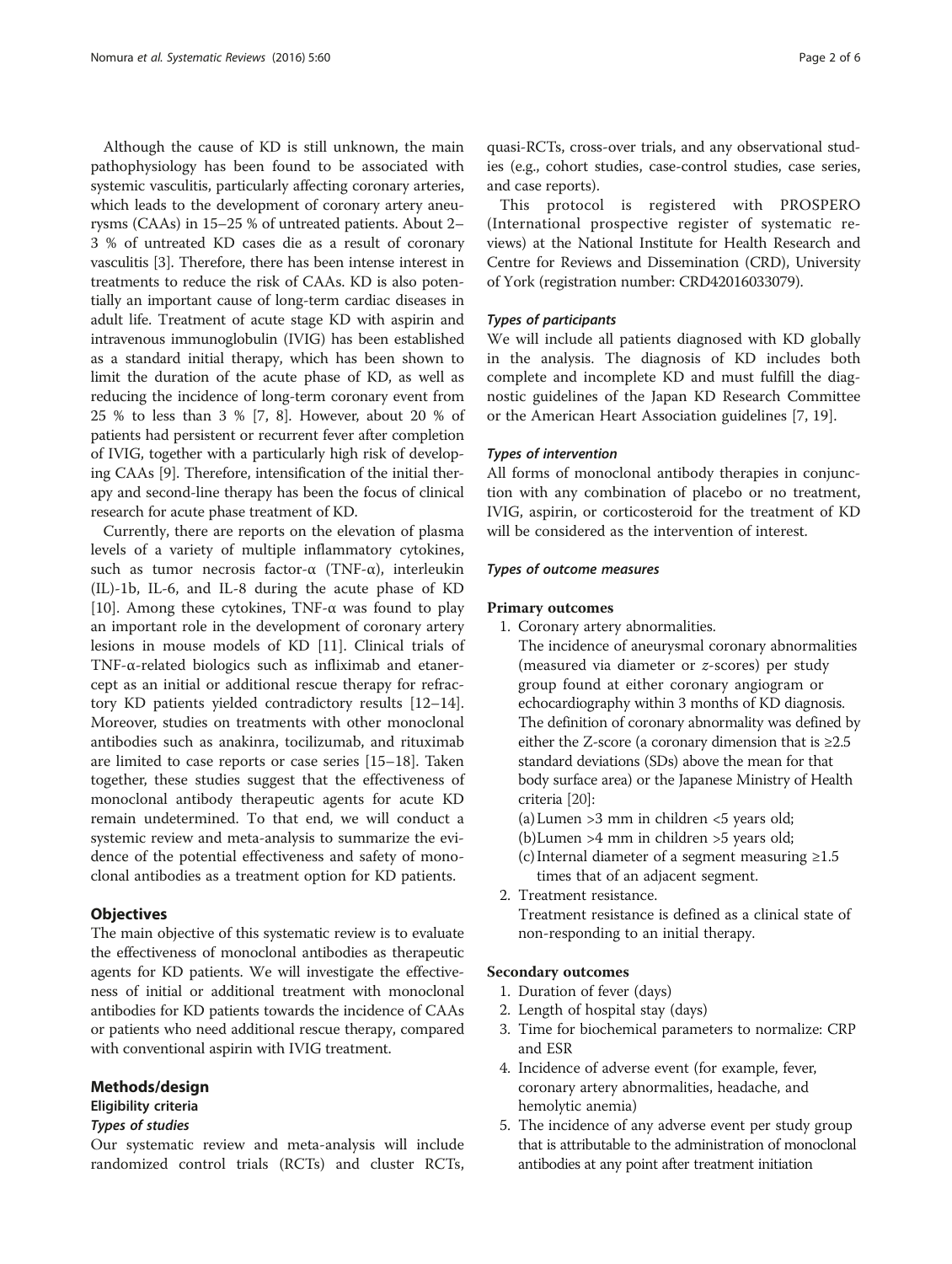#### Electronic searches

We will conduct the systematic review and metaanalysis according to the Cochrane Handbook for Systematic Reviews of Interventions and the Meta-analysis of Observational Studies in Epidemiology (MOOSE) census statement. This protocol follows the Preferred Reporting Items for Systematic Review and Meta-Analysis Protocols 2015 (Additional file [1\)](#page-4-0) [\[21](#page-5-0)].

A comprehensive literature review using the database of the Ovid platform including MEDLINE, EMBASE plus EMBASE classics and Cochrane Central Register of Controlled Trials, and ICHUSHI (research database in Japanese conducted by the Japan Medical Abstracts Society) will be performed. Literature search strategies will be developed using medical subject headings (MeSH) and text related to "Kawasaki disease" and "monoclonal antibody." We will include all languages in our searches. Our search strategy will be reviewed by an experienced librarian at the National Center for Child Health and Development. Additional file [2](#page-4-0) shows the search strategy in more detail.

#### Searching other resources

The International Clinical Trials Registry Platform Search Portal, ClinicalTrials.gov, and UMIN-CTR will be searched for ongoing or recently completed trials.

#### Data collection and analysis

- Eligible criterion
	- 1. Studies which examined the efficacy and/or safety of monoclonal antibodies (e.g., infliximab, etanercept, rituximab, anakinra, and tocilizumab) for patients with KD.
- Ineligible criteria
	- 1. Experimental studies (in vivo study)
	- 2. Studies with no relationship with Kawasaki disease
	- 3. Studies with no relationship with monoclonal antibodies
	- 4. Unoriginal studies (e.g., review, news, editorial, comment)
	- 5. Studies with no outcomes of interest
	- 6. Duplicated studies

# Data extraction and management

Two reviewers (ON and SF) will independently screen titles and abstracts of all the retrieved bibliographic records. The eligible and ineligible criteria will be used for each screening step. If no abstract is available, the full text will be obtained unless the article can be confidently excluded by its title alone. If there is any doubt whether a study should be excluded, the study will proceed to the full-text screen to reduce the likelihood of incorrectly excluding relevant studies. Full text of potentially eligible studies will be independently retrieved by the two reviewers. Disagreements at these screening levels (title/abstract and full text) will be resolved through discussion with or adjudication by a third reviewer (TK).

#### Data collection

A standard set of data will be extracted for each study using a tailored data extraction form.

- 1. General study identification. First author, year of publication, publication type, and country where the study took place.
- 2. Fulfillment of eligibility criteria. Study type, interventions, outcomes measured, and reasons for exclusion.
- 3. Participants. Number of enrolled patients, age, sex, race, KD severity, and eligibility criteria.
- 4. Intervention (monoclonal antibodies). Type of monocle antibody, dosing, frequency, timing (as initial therapy or additional rescue therapy), and concomitant treatment.
- 5. Outcomes.

Coronary diameters, coronary abnormality, treatment resistance, adverse events, duration of fever, duration of laboratory parameter abnormality (e.g., CRP and/or ESR), and length of hospital stay.

## Assessment of risk of bias in included studies

The risk of bias in included studies will be assessed using the Cochrane risk of bias tool according to the handbook and the Risk of Bias Assessment Tool for Non-Randomized Studies (RoBANS) for observational studies [\[22](#page-5-0), [23\]](#page-5-0). We will use the following criteria to assess the risk of bias: random sequence generation, allocation sequence concealment, blinding of participants and personnel, blinding of outcome assessment, incomplete outcome data, selective outcome reporting, and other biases. In addition, we will assess the method as high risk of bias, low risk of bias, and unclear risk of bias.

## Measurement of treatment effect

Studies will be included in meta-analysis if they are of the same type, such as RCTs or cluster RCTs, and have the same population, intervention, comparison, and outcomes. Evaluation of whether included studies are eligible for meta-analysis will be conducted by two authors (ON and SF), and in the event of disagreement, the disagreement will be resolved through discussion with or adjudication by a third reviewer (TK).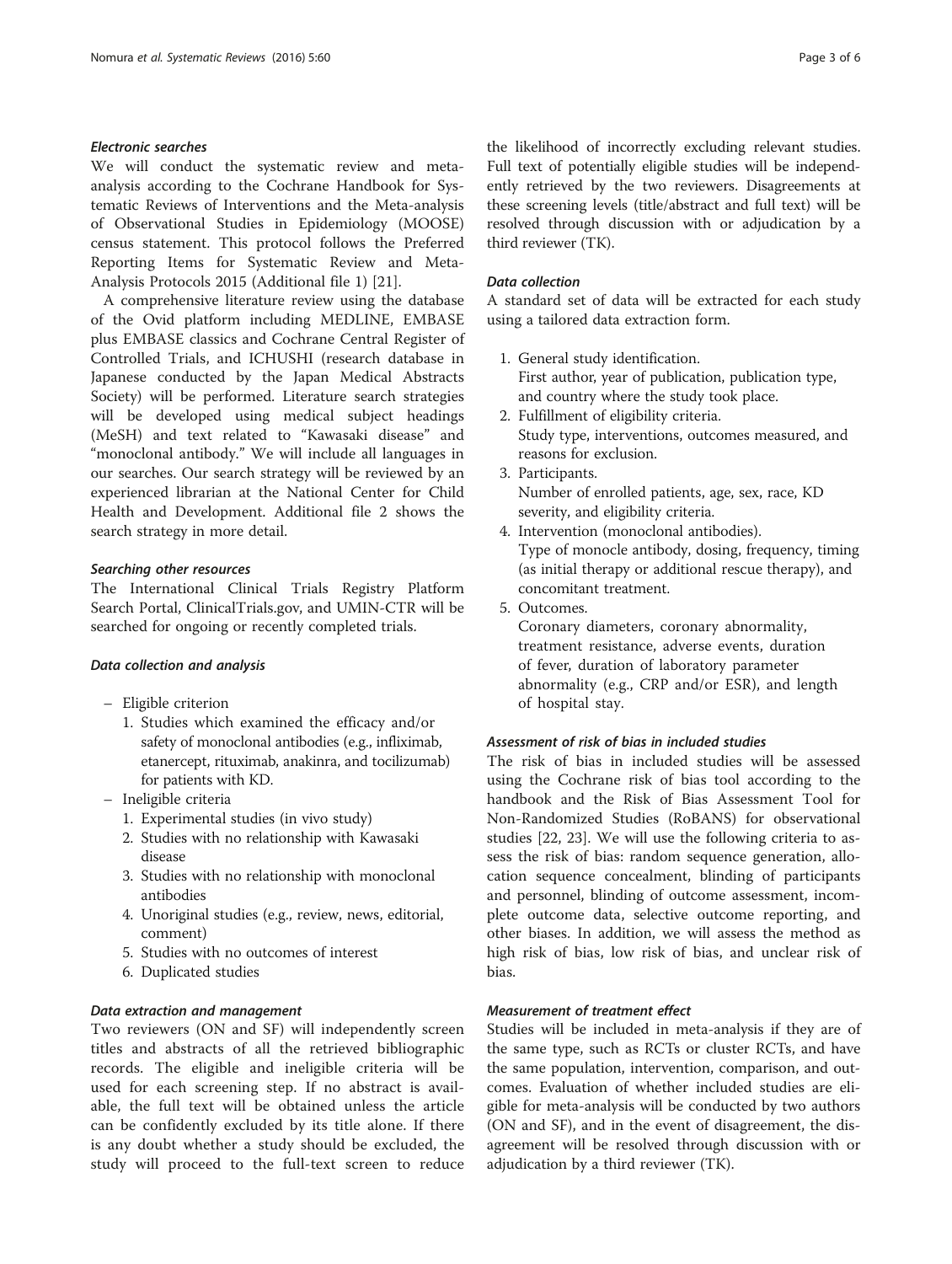We will narratively summarize the available evidence when it is not possible to perform a meta-analysis.

1. Dichotomous data.

We will present results as summary risk ratio with 95 % confidence interval (CI) in the analysis of RCTs and present results as odds ratio with 95 % CI in the analysis of observational studies.

2. Continuous data.

We will use the mean difference with 95 % CIs if outcomes were measured in the same way between trials. We will use the standardized mean difference with 95 % CIs to combine trials that measured the same outcome but used different methods.

#### Unit of analysis issues

1. Cluster-randomized trials.

We will include cluster-randomized trials in the analyses along with individually randomized trials. We will adjust their sample sizes using the methods described in the handbook and an estimate of the intracluster correlation coefficient (ICC) derived from the trial (if possible), from a similar trial or from a study of a similar population. If we use ICCs from other sources, we will report this and conduct sensitivity analyses to investigate the effect of variation in the ICC. If we identify both cluster-randomized trials and individually randomized trials, we plan to synthesize the relevant information. We will consider it reasonable to combine the results from both if there is little heterogeneity between the study designs, and the interaction between the effect of intervention and the choice of randomization unit is considered to be unlikely. We will also acknowledge heterogeneity in the randomization unit and perform a sensitivity analysis to investigate the effects of the randomization unit.

2. Multi-armed trials.

Multi-armed trials will be included in the analyses. We will combine all relevant interventions into a single group and incorporate all relevant control groups into a single group. Any other different interventions will be addressed in different metaanalyses. If one of the arms is irrelevant, we will exclude it from the analysis.

#### Management of missing data

Levels of attrition will be recorded for the included studies. We will explore the impact of included studies with high levels of missing data in the primary outcome by using sensitivity analysis. For all outcomes, intention-to-treat (ITT) analysis will be used as much as

possible. All participants will be analyzed in the group to which they were allocated, regardless of whether they received the allocated intervention.

## Strategy for data synthesis

Statistical analysis will be performed using Review Manager V.5.3 (Cochrane Collaboration software). If the collected data from included studies show statistical homogeneity, fixed effects meta-analysis will be performed. If the data are anticipated to have significant heterogeneity between studies, we will perform random effects meta-analyses if an average treatment effect across trials is considered clinically meaningful. The results of the random effects model will be used as the average range of possible intervention effects with 95 % CIs and the estimates of  $I^2$ ,  $T^2$ , and  $\chi^2$ , and the difference<br>in clinical implication between interventions will be disin clinical implication between interventions will be discussed. Finally, we will assess the quality of the following individual outcomes and produce summaries using the Grading of Recommendations Assessment, Development, and Evaluation (GRADE) approach:

- 1. Coronary artery abnormalities
- 2. Treatment resistance
- 3. Incidence of adverse event
- 4. Duration of fever
- 5. Length of hospital stay

Data will be imported from RevMan 2014 to the GRADE profiler to produce "summary of findings" tables. These tables will include a summary of the intervention effect and a quality of individual outcomes using the GRADE approach. The quality of the body of evidence for each outcome will be assessed based on five factors and will be downgraded from high quality by one level for serious or by two levels for very serious limitations: study limitations, consistency of effect, imprecision, indirectness, and publication bias.

## Assessment of heterogeneity

We will evaluate heterogeneity in the meta-analyses using  $I^2$ ,  $T^2$ , and  $\chi^2$  statistics. We will consider that het-<br>eroganeity exists if  $I^2$  is 50 % or more  $T^2$  is greater than erogeneity exists if  $I^2$  is 50 % or more,  $T^2$  is greater than 0.10 0, or when the significance of  $\chi^2$  is lower than 0.10.

#### Assessment of reporting bias

If there are sufficient studies (10 or more) in the metaanalysis, we will investigate reporting biases (publication biases) using funnel plots. If asymmetry is identified or found in a visual assessment, the asymmetry will be verified using exploratory analyses.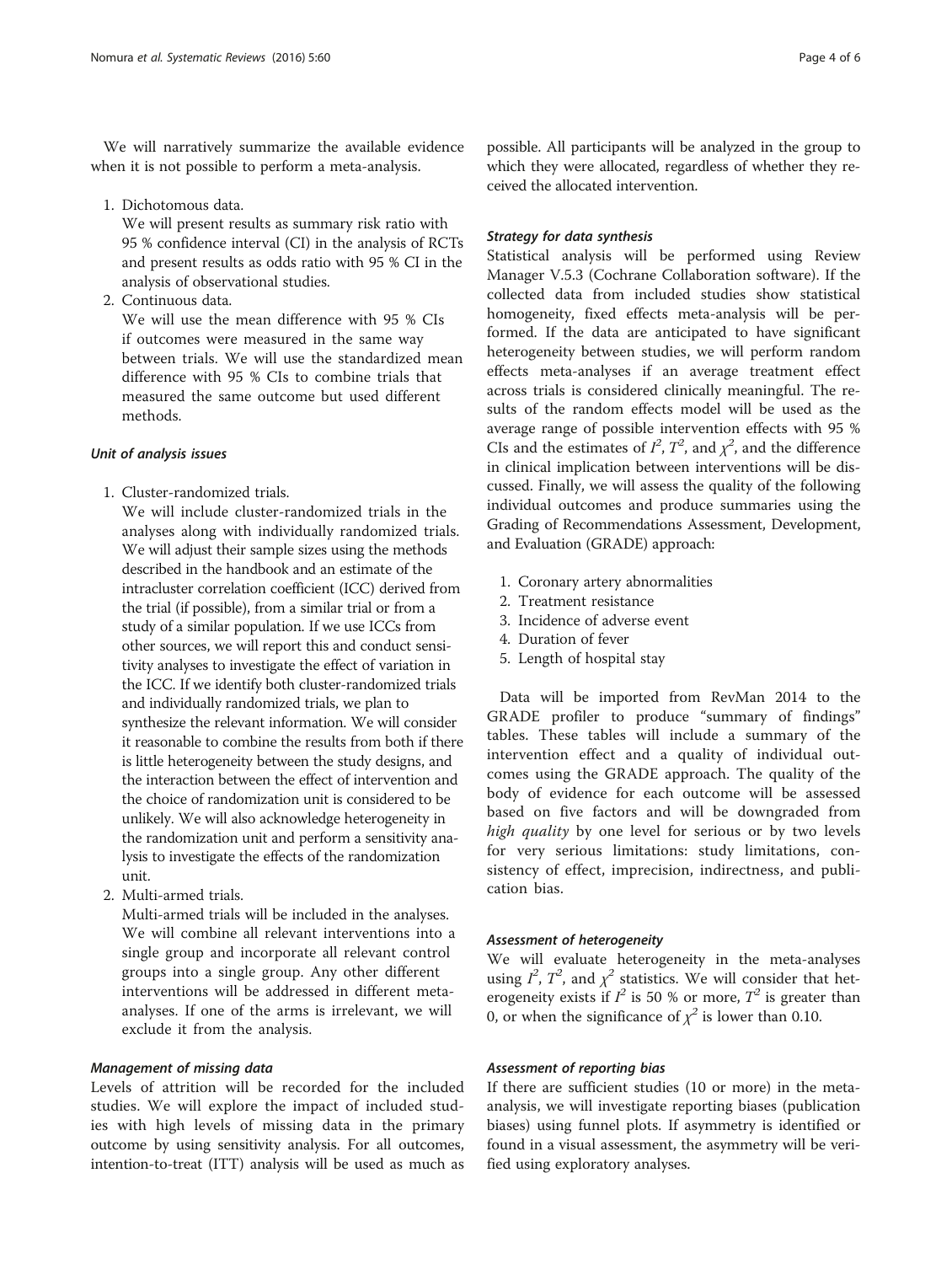#### <span id="page-4-0"></span>Subgroup analysis and investigation of heterogeneity

We will implement subgroup analyses of the following:

- 1. Type of monoclonal antibody: infliximab vs. others
- 2. Country of origin: Japan vs. other countries
- 3. Timing of intervention: initial therapy vs. additional rescue therapy for IVIG non-responders

#### Sensitivity analysis

We will perform sensitivity analysis if the review might affect the results due to the high risk of bias of some of the included trials. For the purpose of this sensitivity analysis, we will define *high quality* as a trial having a low risk of random sequence generation, adequate allocation concealment, and the percentage of missing data less than 20 %, given the stated importance of attrition as a quality measure. Only the primary outcome will be included in the sensitivity analyses. If statistical heterogeneity exists in outcomes, we will carry out the sensitivity analysis to explore the effects of fixed or random effects analyses. Furthermore, if there are any assumptions for ICC values used in cluster-randomized trials, we will perform sensitivity analysis.

## **Discussion**

This review and meta-analysis will provide evidence of the effectiveness of monoclonal antibodies as a therapeutic option for KD patients. Additionally, our review will guide the future development of clinical and basic research in the management of KD.

#### Additional files

[Additional file 1:](dx.doi.org/10.1186/s13643-016-0236-2) PRISMA-P checklist: recommended items to address in a systematic review protocol. (DOC 81 kb)

[Additional file 2:](dx.doi.org/10.1186/s13643-016-0236-2) Search terms and strategies. The search strategy utilized is outlined in more detail in the file. (DOCX 41 kb)

#### Abbreviations

CAA: coronary artery aneurysm; IL: interleukin; IVIG: intravenous immunoglobulin; KD: Kawasaki disease; TNF-α: tumor necrosis factor-α.

#### Competing interests

The authors declare that they have no competing interests.

#### Authors' contributions

ON conceived and designed the review, completed the PROSPERO registration, and wrote the primary draft. SF was involved in the design of the review and setting the outcomes of review, inclusion, and exclusion criteria. EO provided content expertise in the design and statistical analysis and revised the manuscript. HO and AI contributed to content expertise and feedback and provided important intellectual content. TK conceived and designed the review, provided content expertise in the design and statistical analysis, and revised the manuscript. All authors read and approved the final version of the protocol for submission.

#### Acknowledgements

The authors would like to thank Ms. Chiemi Kataoka for devising a search strategy for this review. We would like to thank Dr. Julian Tang of the Department of Education for Clinical Research, National Center for Child Health and Development, for editing this manuscript.

#### Funding

This project is supported by the Japan Agency for Medical Research and Development (grant number 26300101) and by the National Center for Child Health and Development grant 26-26.

#### Author details

<sup>1</sup> Division of Pediatric Emergency Medicine, Tokyo Metropolitan Children's Hospital, 2-8-29, Musasidai, Fuchu-shi, Tokyo 183-8561, Japan. <sup>2</sup>Department of Pediatrics, Kawakita General Hospital, 1-7-3, Asagaya-kita, Suginami-ku, Tokyo 166-0001, Japan. <sup>3</sup>Department of Health Policy, National Center for Child Health and Development, 2-10-1, Okura, Setagaya-ku, Tokyo 157-8535, Japan. <sup>4</sup> Division of Cardiology, National Center for Child Health and Development, 2-10-1, Okura, Setagaya-ku, Tokyo 157-8535, Japan. 5 Department of General Pediatrics and Interdisciplinary Medicine, National Center for Child Health and Development, 2-10-1, Okura, Setagaya-ku, Tokyo 157-8535, Japan. <sup>6</sup> Division of Clinical Research Planning, Department of Development Strategy, Center for Clinical Research and Development, National Center for Child Health and Development, 2-10-1, Okura, Setagaya-ku, Tokyo 157-8535, Japan.

#### Received: 19 February 2016 Accepted: 5 April 2016 Published online: 12 April 2016

#### References

- 1. Burns JC, Glode MP. Kawasaki syndrome. Lancet. 2004;364(9433):533–44.
- 2. Kawasaki T, Kosaki F, Okawa S, et al. A new infantile acute febrile mucocutaneous lymph node syndrome (MLNS) prevailing in Japan. Pediatrics. 1974;54(3):271–6.
- 3. Japanese Kawasaki Disease Research Center. The 23rd nationwide survey of Kawasaki disease in Japan. Available at: [http://www.jichi.ac.jp/dph/](http://www.jichi.ac.jp/dph/kawasakibyou/20150924/mcls23report1013.pdf) [kawasakibyou/20150924/mcls23report1013.pdf.](http://www.jichi.ac.jp/dph/kawasakibyou/20150924/mcls23report1013.pdf) Accessed 31 Mar 2016
- 4. Eleftheriou D, Levin M, Shingadia D, et al. Management of Kawasaki disease. Arch Dis Child. 2014;99:74–83.
- 5. Jeffes 3rd EW, Ininns EK, Schmitz KL, et al. The presence of antibodies to lymphotoxin and tumor necrosis factor in normal serum. Arthritis Rheum. 1989;32:1148–52.
- 6. Research Committee of the Japanese Society of Pediatric C, Cardiac Surgery Committee for Development of Guidelines for Medical Treatment of Acute Kawasaki D. Guidelines for medical treatment of acute Kawasaki disease: report of the Research Committee of the Japanese Society of Pediatric Cardiology and Cardiac Surgery (2012 revised version). Pediatr Int. 2014;56(2):135–58.
- 7. Newburger JW, Takahashi M, Gerber MA, et al. Diagnosis, treatment, and long-term management of Kawasaki disease: a statement for health professionals from the Committee on Rheumatic Fever, Endocarditis, and Kawasaki Disease, Council on Cardiovascular Disease in the Young, American Heart Association. Pediatrics. 2004;114(6):1708–33.
- 8. Burns JC, Capparelli EV, Brown JA, et al. Intravenous gamma-globulin treatment and retreatment in Kawasaki disease. US/Canadian Kawasaki Syndrome Study Group. Pediatr Infect Dis J. 1998;17(12):1144–8.
- 9. Nakamura Y, Yashiro M, Uehara R, et al. Epidemiologic features of Kawasaki disease in Japan: results of the 2007–2008 nationwide survey. J Epidemiol. 2010;20(4):302–7.
- 10. Fujimaru T, Ito S, Masuda H, et al. Decreased levels of inflammatory cytokines in immunoglobulin-resistant Kawasaki disease after plasma exchange. Cytokine. 2014;70:156–60.
- 11. Oharaseki T, Yokouchi Y, Yamada H, et al. The role of TNF-(alpha) in a murine model of Kawasaki disease arteritis induced with a Candida albicans cell wall polysaccharide. Mod Rheumatol. 2013;24:1–9.
- 12. Tremoulet AH, Jain S, Jaggi P, et al. Infliximab for intensification of primary therapy for Kawasaki disease: a phase 3 randomised, double-blind, placebocontrolled trial. Lancet. 2014;383:1731–8.
- 13. Choueiter NF, Olson AK, Shen DD, et al. Prospective open-label trial of etanercept as adjunctive therapy for Kawasaki disease. J Pediatr. 2010;157:960–66.e1.